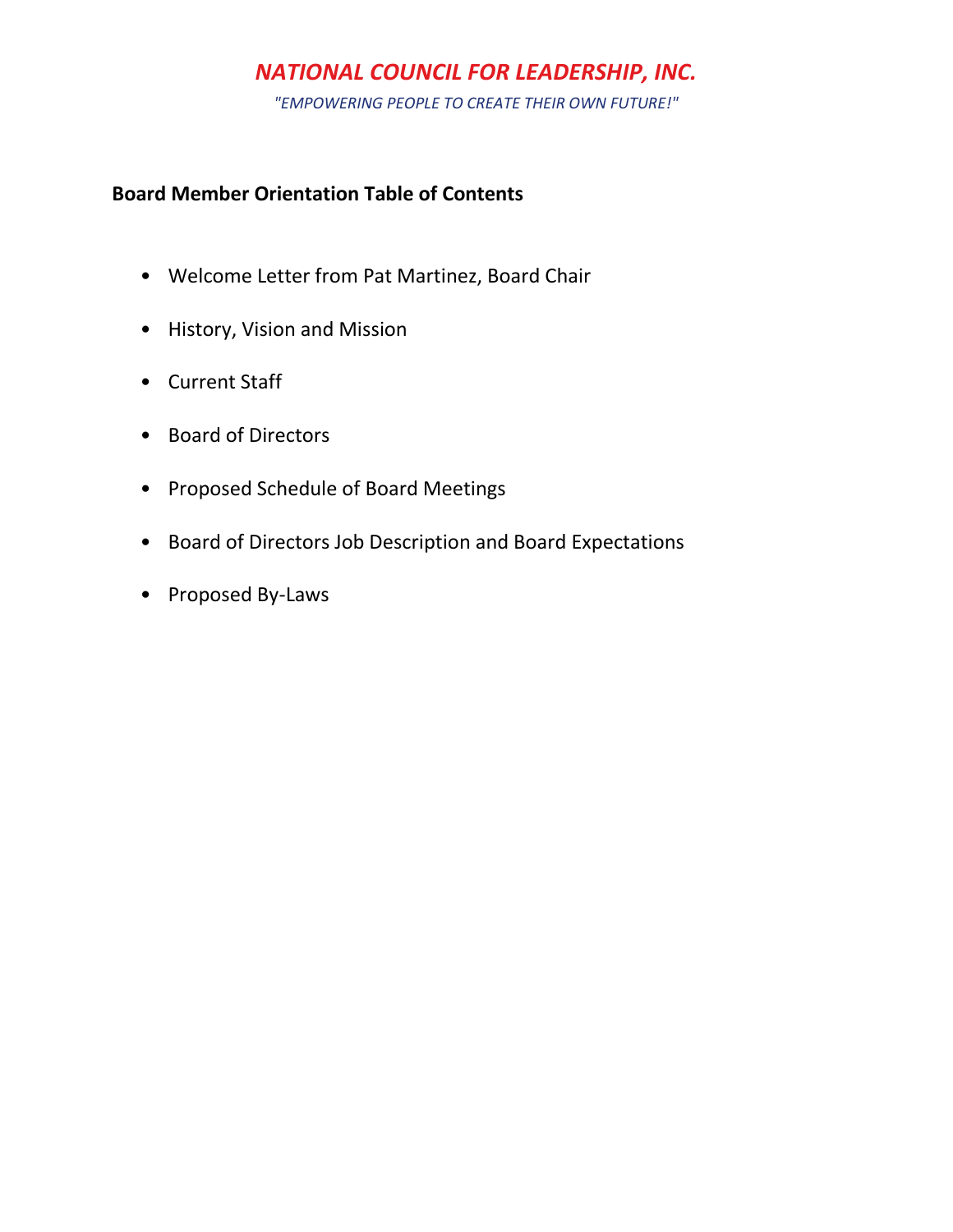*"EMPOWERING PEOPLE TO CREATE THEIR OWN FUTURE!"*

To *National Council for Leadership* Board Members:

Welcome to the *National Council for Leadership* Board of Directors and thank you for agreeing to serve. I look forward to working with each of you. Your enthusiasm, expertise, and support will be needed to help this organization to prepare the workforce for the challenges of a global economy.

I recognize that you have a demanding schedule and are extraordinarily busy. Therefore, I will try our best to maximize your available time. The Board will hold a virtual meeting four (4) times during our fiscal year; July, October, January and April. As we are a newly formed board, I proposed that we hold our 90-minute web-conference meeting the third Wednesday of the scheduled meeting month at 4pmEST. We will adhere to a strict agenda and time schedule. We also are authorized by our bylaws to approve resolutions via e-mail.

In your Board of Directors Handbook, you will find additional information about the *National Council for Leadership*. Once we have reviewed and approved the proposed by-laws, confirm meeting times and appoint and approve the Vice Chairperson, Secretary and Treasurer, a revised Board of Directors Handbook will be upload to the secure board library site on the NCL website for easy access.

In the meantime, if you have any questions, please do not hesitate to contact either me via email or by phone. I'm elated to have each of you as the founding board members of the organization. Again, welcome to the *National Council for Leadership* Family!

Pat Martinez,

NCL Board Chairperson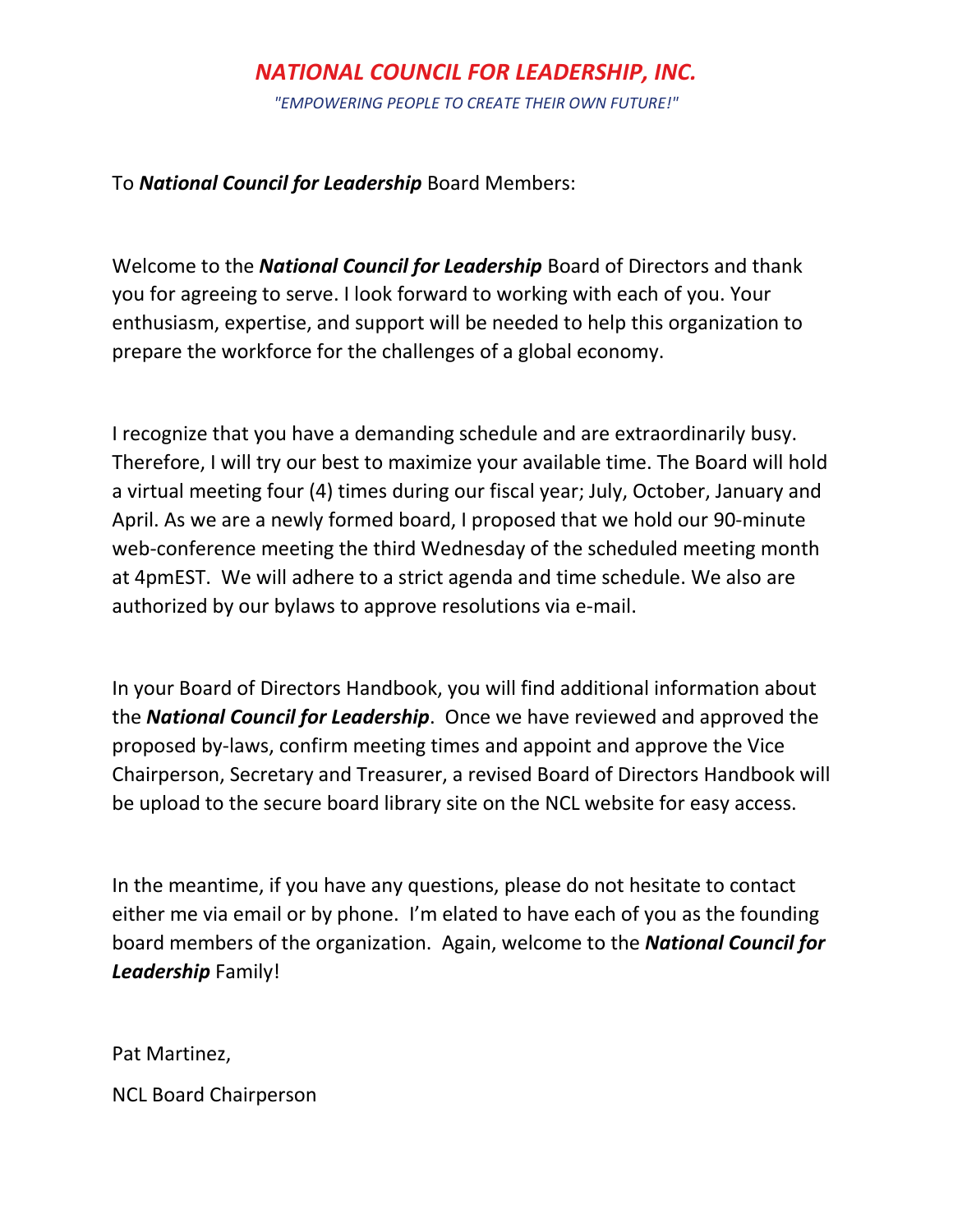*"EMPOWERING PEOPLE TO CREATE THEIR OWN FUTURE!"*

### *National Council for Leadership's* HISTORY

The National Council for Leadership was founded in 2013 but launched in 2017 to address the need to provide access to comprehensive leadership training to those seeking to enhance their future. We are a private, non-profit organization dedicated to developing leaders to overcome challenges as they strive to achieve their personal purpose, career goals or learn how to help their communities.

## *National Council for Leadership's* VISION

To be the leading transformation agent in developing leaders to overcome challenges as they strive to achieve their personal purpose, career goals or learn how to help their communities.

## *National Council for Leadership's* MISSION

To empower people to create their own future, that will impact economic mobility to enable them to attain financial stability through education, training, mentoring and sponsorship.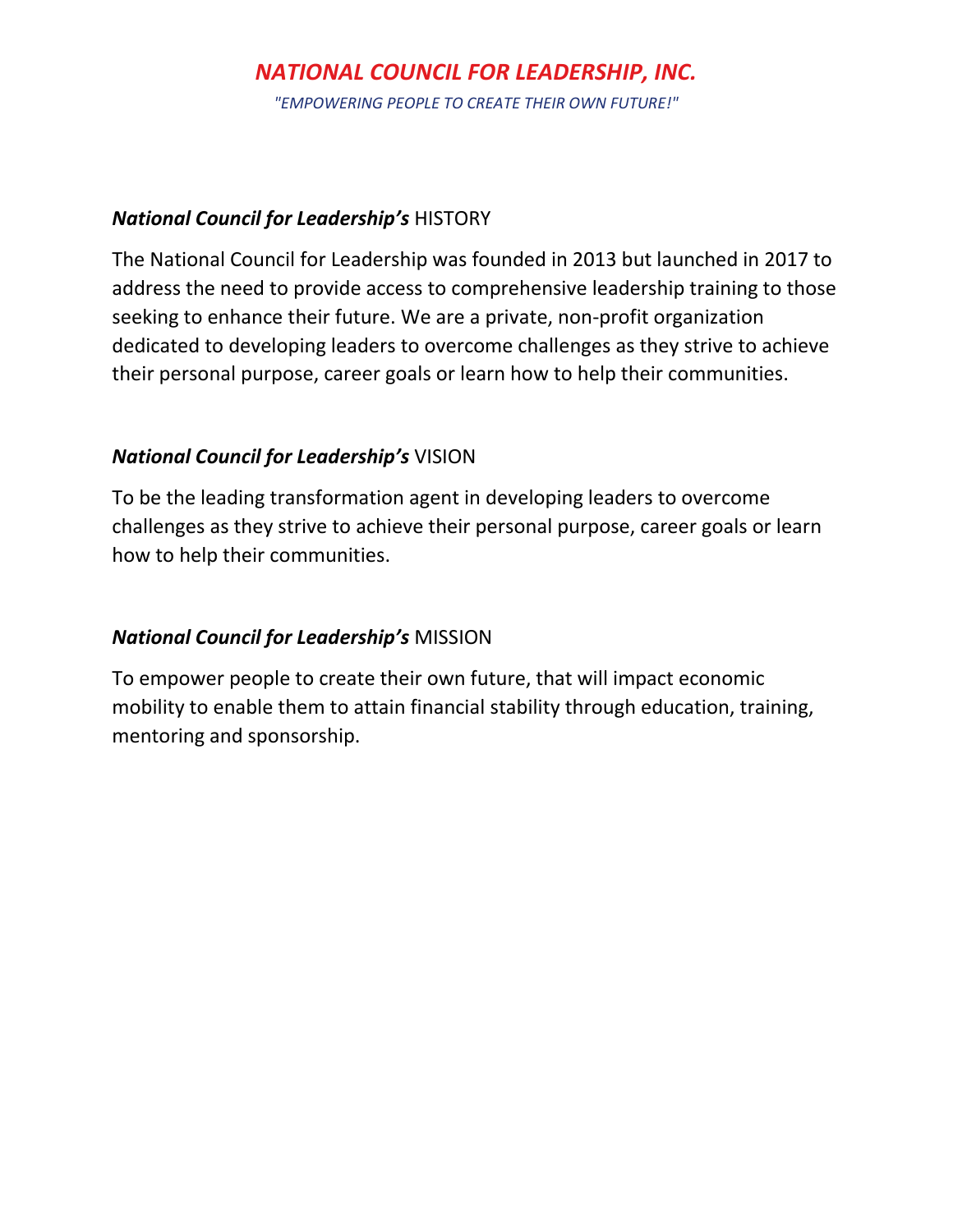*"EMPOWERING PEOPLE TO CREATE THEIR OWN FUTURE!"*

### **NATIONAL COUNCIL FOR LEADERSHIP, INC.**

Main Office:

1200 G St. NW #800, Washington, DC 20005

Office: 202-434-8700

[info@nationalcouncilforleadership.org](mailto:info@nationalcouncilforleadership.org)

Charlotte Office:

Leadership in the Clouds™ (Affiliate)

525 N. Tryon Street, Suite 1600, Charlotte, NC 28202

Office: 704-444-8395

## **Current Staff**

Pat Martinez, Chairperson/President [pmartinez@leadershipintheclouds.com](mailto:pmartinez@leadershipintheclouds.com) or [pmartinez@nationalcouncilforleadership.org](mailto:pmartinez@nationalcouncilforleadership.org)

Carol Funderburk, Executive Assistant

[EA@nationalcouncilforleadership.org](mailto:EA@nationalcouncilforleadership.org)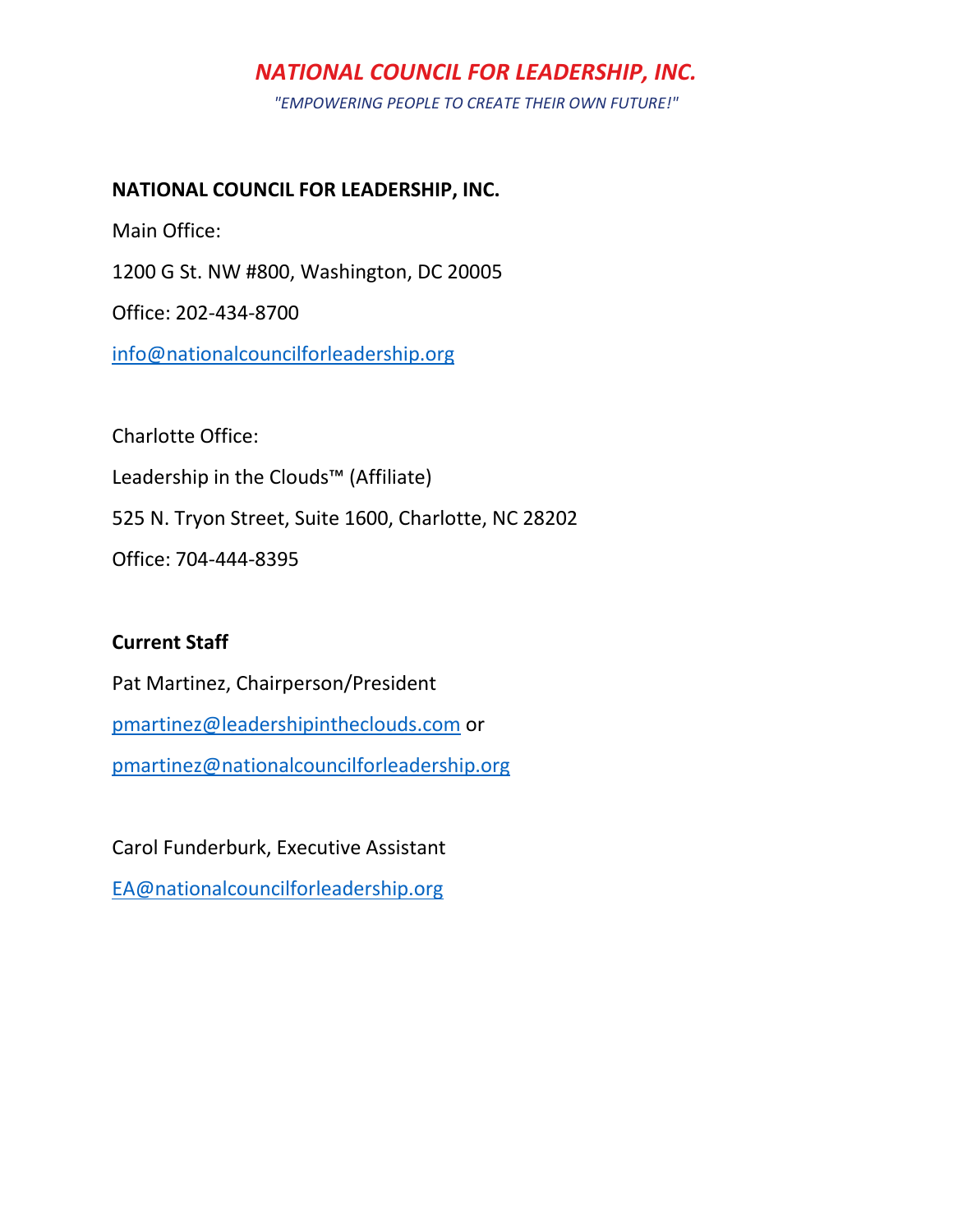*"EMPOWERING PEOPLE TO CREATE THEIR OWN FUTURE!"*

## **Board of Directors (contact information to be added)**

- Victor Delerme
- Donna Dostal
- James Perez Foster
- Pat Martinez
- Ivette Mayo
- Marjorie Serralles-Russell
- Edgar Saucedo

## Composition of the National Board:

- Atlanta-1
- Charlotte-2
- Denver-1
- Houston-2
- Omaha-1

**Victor Delerme**/Atlanta/ Latino/Male/CPA/Business Owner **Donna Dostal** /Omaha/Caucasian/Female/NPO-Business Development **Pat Martinez**/Charlotte/Latina/Female/Business Owner/NPO **Ivette Mayo**/Houston/Latina/Female/Business Owner/Certified Speaker **James Perez-Foster**/Denver/Latino/Male/Business Owner/Financial **Marjorie Serralles-Russell**/Charlotte/ Latina/Female/Attorney/Business Owner **Edgar Saucedo**/Houston/ Latino/ Male/Business Owner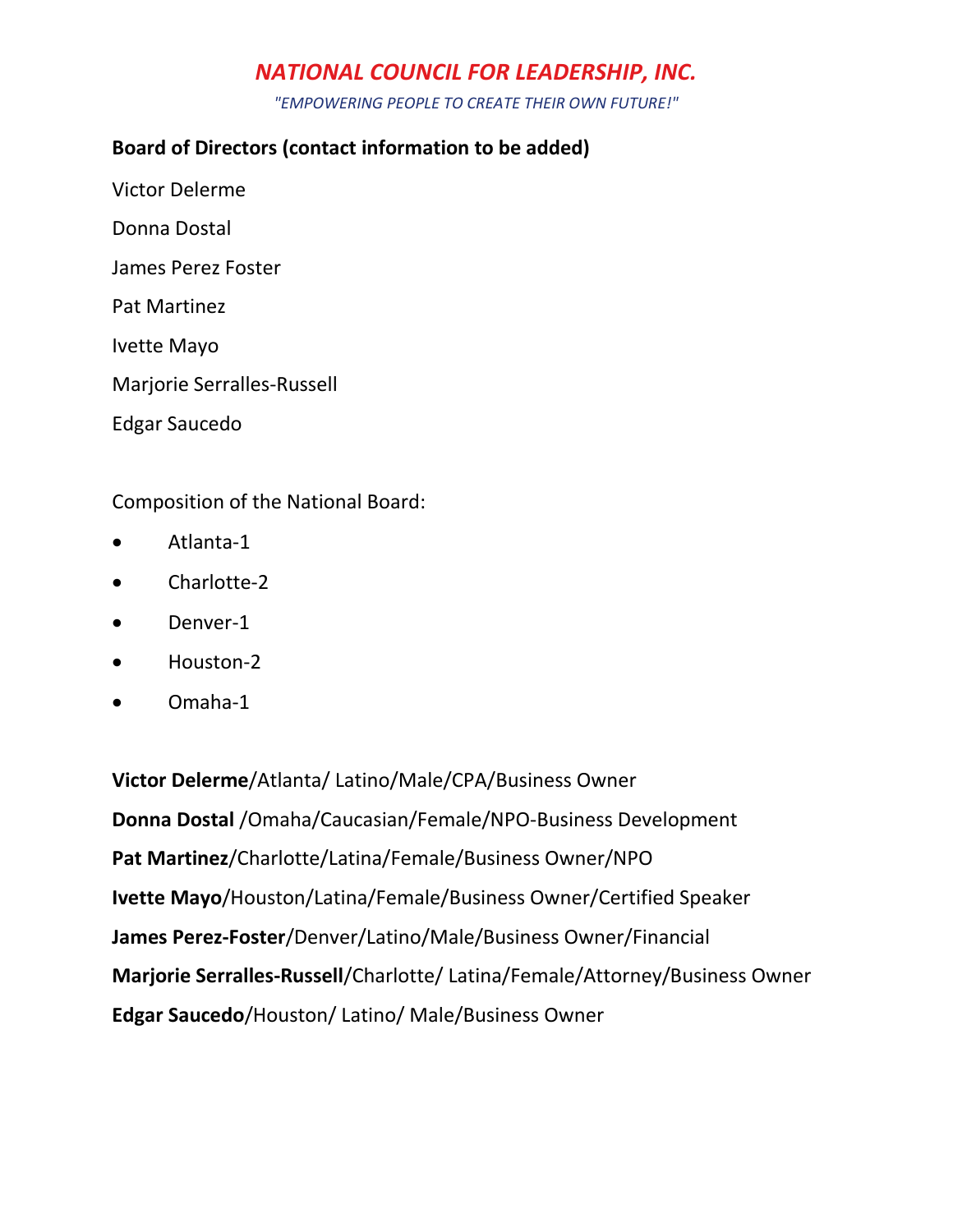*"EMPOWERING PEOPLE TO CREATE THEIR OWN FUTURE!"*

**Proposed Schedule of Board Meetings**

### **Fiscal Year 2017-2018**

July 19, 2017

### 4:00pmEST to 5:30pmEST

October 18, 2017

4:00pmEST to 5:30pmEST

January 17, 2018

4:00pmEST to 5:30pmEST

April 18, 2018

4:00pmEST to 5:30pmEST

June 1, 2018

Board Retreat

TBD

**(Full three-year calendar-board meetings page)**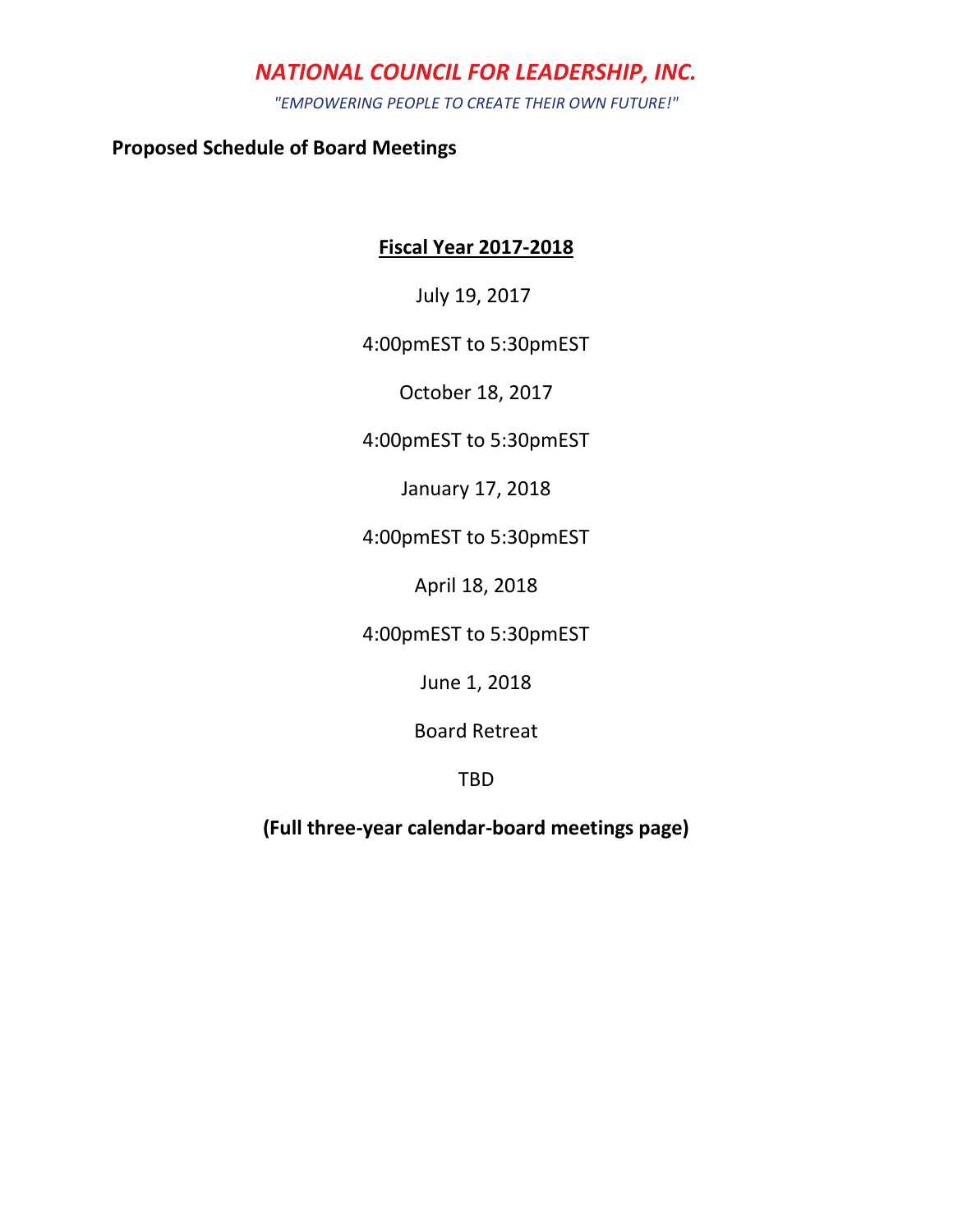*"EMPOWERING PEOPLE TO CREATE THEIR OWN FUTURE!"*

### **Board of Directors Job Description and Board Expectations**

#### **Job Description**

**BASIC DESCRIPTION:** Provide visionary leadership and oversight for the accomplishment of the National Council for Leadership's (NCL) mission and purpose. The Board of Directors has the fiduciary responsibility to ensure theNCL meets it legal, financial, and programmatic responsibilities for its activities.

#### MAJOR RESPONSIBILITIES:

- A. Assist in determining policies and adherence to theNCL Bylaws, Personnel Practices, and operating procedures to ensure proper governance of NCL's human resources, assets, and infrastructure.
- B. Assist with Strategic Planning, assessment and maintenance NCL's viability to meet community and business needs by the mission of the organization.
- C. Assist in fundraising development, fund raising activities and brandrecognition of NCL.
- D. Assist in the development, recruitment and sustaining of the Board of Directors.
- E. Evaluate and accessthe performance of the President/CEO and operations.

#### I. STRATEGIC FOCUS

- A. Assist in determining policies and adherence to the NCL Bylaws, personnel practices, and operating procedures to ensure proper governance of NCL's human resources, assets, and infrastructure.
	- 1. Ensure the organization's compliance with Bylaws, personnel practices, and other operational procedures as determined by the Board of Directors and President/CEO.
	- 2. Provide the yearly review of Bylaws, Personnel Practices, and other operating procedures as established by the Board of Directors and President/CEO.
	- 3. Ensure all Board members have signed a Conflict of Interest Statement.
	- 4. Review financial and program records at board meetings.
	- 5. Attend Board and committee meetings.
- B. Assist with Strategic Planning, assessment and maintenance NCL's viability to meet community and business needs by the mission of the organization.
	- 1. Contribute to the development, maintenance, and adoption of Strategic Planning at least every fiveyears.
	- 2. Monitor benchmarks set within strategic plans until completion or a new direction is determined.
	- 3. Ensure operations are consistent with the direction of adopted strategic plans and mission.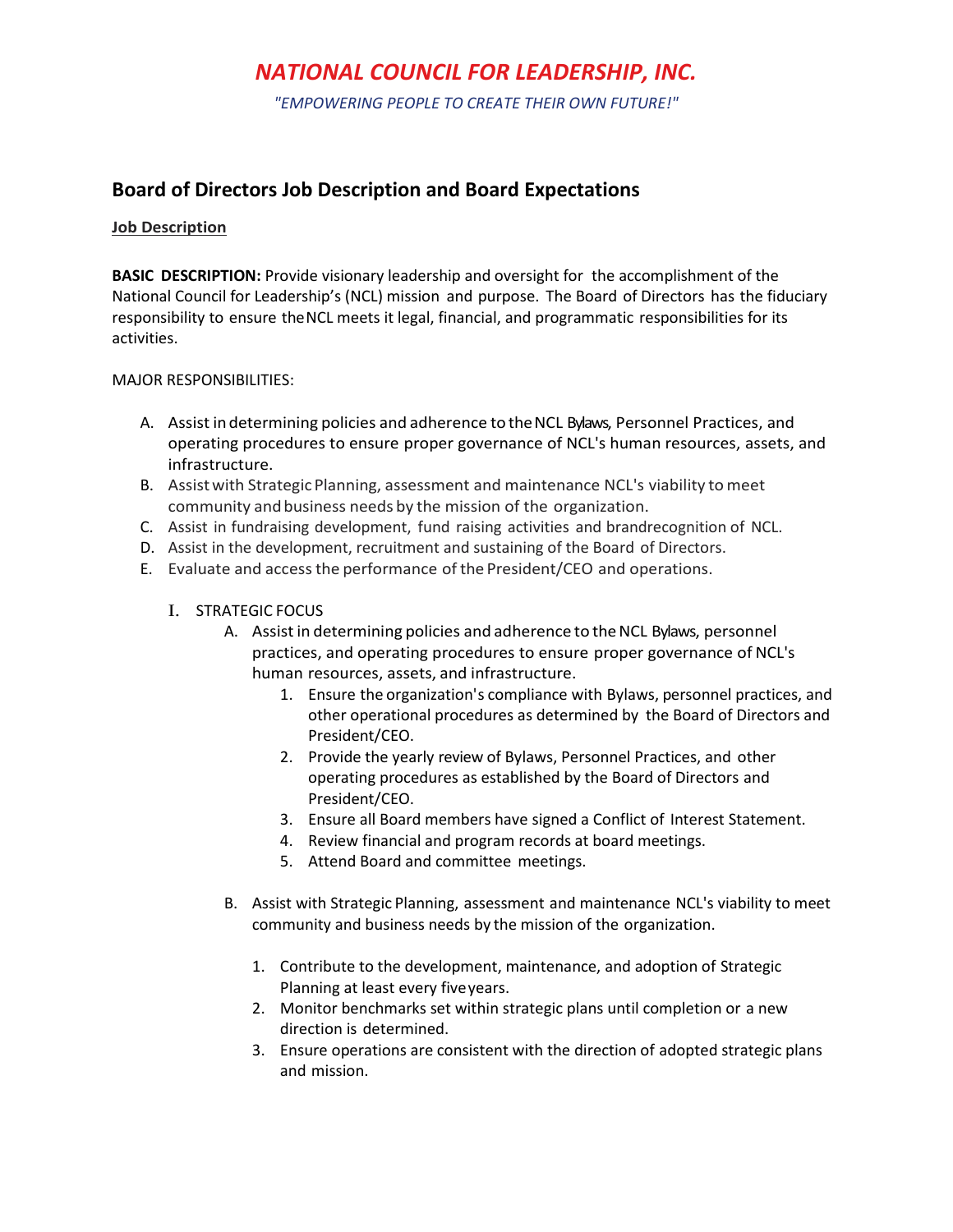*"EMPOWERING PEOPLE TO CREATE THEIR OWN FUTURE!"*

- C. Assist in fundraising development, fund raising activities and brand recognition of NCL.
	- 1. Contribute to the development and maintenance of relationships with corporate and individual donors.
	- 2. Assist in the identification and acquiring of Investment Donors through corporate donations, corporate sponsorships, corporate donor drives, or people who can give at the Investment levels.
	- 3. Participate and assist in the identification of partners for fundraising and special events.
	- 4. Assist in the development, maintenance and review of NCL branding and marketing.
- D. Serve as a member of a standing committee.
	- 1. Serve on at least one Board committee.
- E. Assist in the development, recruitment and sustaining of the Board of Directors.
	- 1. Determine the strategic composition of the Nominating Committee.
	- 2. Actively seek out and recruit potential Board members.
	- 3. Assist in the implementation of Board onboarding and retention efforts.
	- 4. Ensure Board adheres to Bylaws.
- F. Evaluate and access the performance of the President/CEO and operations.
	- 1. Assess the performance of the President/CEO on atleast a yearly basis.
	- 2. Ensure that all staff receives a performance evaluation on an annual basis with the assistance of the President/CEO.
	- 3. Review employee appraisal system and benefits package, if applicable, on a yearly basis.
	- 4. Review financial report during Board and Executive Committee meetings.
	- 5. Review program outcomes during Board and Executive Committee meetings.

### II. TIME COMMITMENT

- A. Attend quarterly scheduled Board meetings per year. Meetings set by Board.
- B. Attend committee meeting when scheduled by the committee chair.
- C. Undertake special request based on the needs of the Board and availability.
- D. Serve a one or two, three-year terms. The maximum amount of consecutive years served is six (6).

### III. BOARD AND STAFF RELATIONSHIPS

- o Good Board and staff relationships are important factors in the efficient functioning of an organization.
- o The National Council for Leadership, Inc. Board of Directors is responsible for policy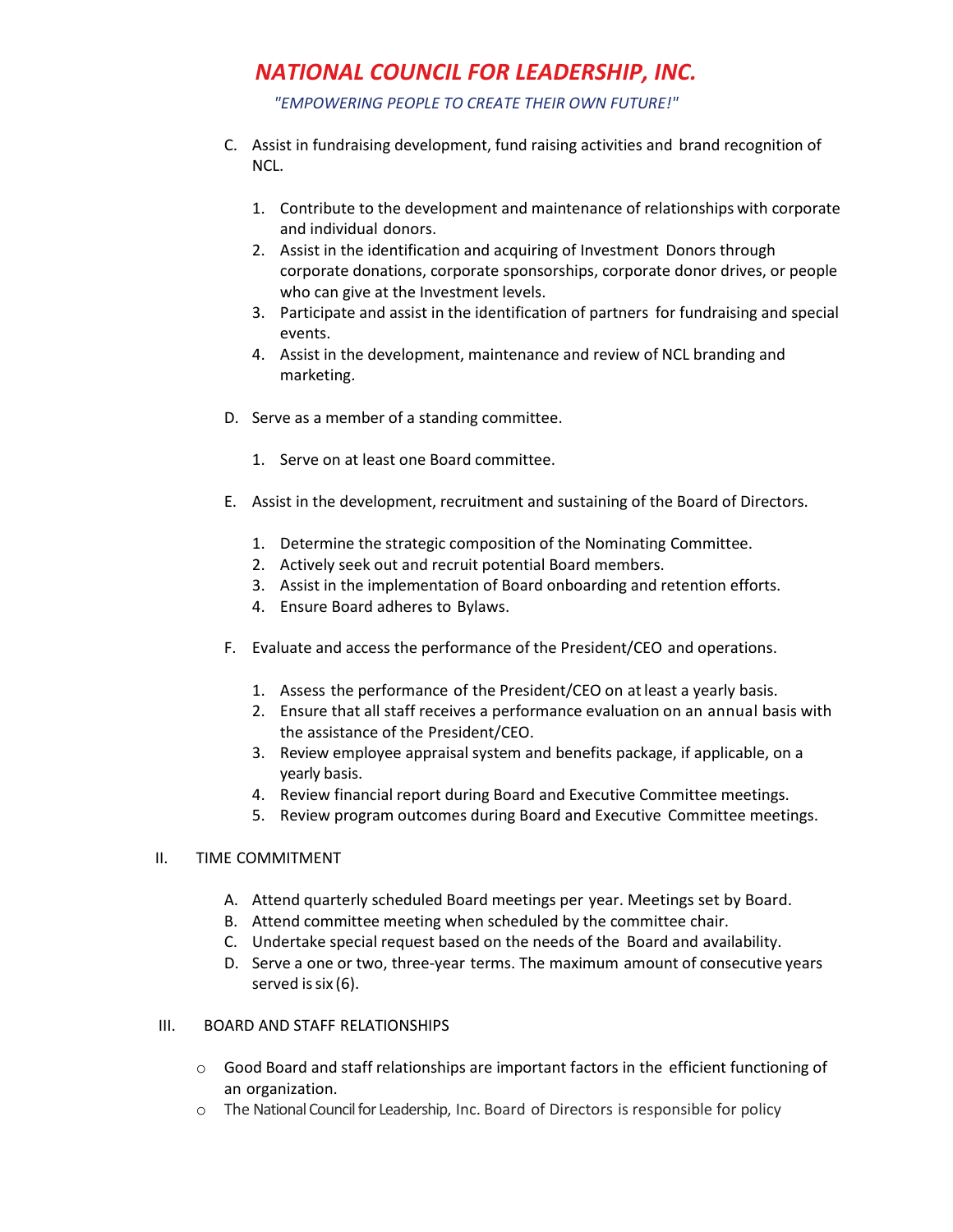*"EMPOWERING PEOPLE TO CREATE THEIR OWN FUTURE!"*

determination, reviewing the recommendations of NCL Committees and providing general direction for the organization.

o The staff of NCL administers the policies set by the Board of Directors, implements programs and assists in developing policy recommendations. The team performs the work of the organization. Volunteers prepare, review and follow up on program recommendations because of staff's work. The Board of Director's primary team relationship will be with the President/CEO as consistent with the Bylaws and Personnel Practices.

#### **BOARD EXPECTATIONS**

- 1. Understand and agree with the legal responsibilitiesfor NCL and those of my fellow board members, and as a member of the board will help ensure the legaland ethical integrity and maintain accountability.
- 2. Accept andfollow NCL's bylaws and principles of governance and understand that Iam morally responsible for the fiscal health and well-being of NCL.
- 3. Understand the Board is fiscally responsible for this organization, Board members must know what our budget is and take an active part in reviewing, approving and monitoring the budget and support fundraising efforts to meet it.
- 4. Provide or generate financial donations. Make a one-time donation (personal) each year, or pledge to give a certain amount several times during the year.
- 5. Exercisedue diligence as a Boardmember,to helpensure adequate resourcesfor NCL to fulfill its mission. Actively engage infund-raising for NCL inwhatever ways are reasonable and best suited for eachmember.
- 6. Actively promote NCL and encourage and support itsstaff, enhancing NCL 's public image and standing by clearly articulating NCL 's mission, accomplishments and goals to the public and garnering support from the community.
- 7. Participate inthe selectingofthe president and chiefexecutive officer, determining their responsibilities, providing the moral and professional support he or she needs to further the goals ofthe organization and assessing their performance.
- 8. Attend orientation sessions for new Board members and other recommended onboarding activities.
- 9. Seek qualified people to join and assist the board in its mission, support with their direction, and assess the performance of the entire board.
- 10. Attend the regularly scheduled board meetings and other ad hoc meetings as scheduled. Board members must make at least 70% of the meetings.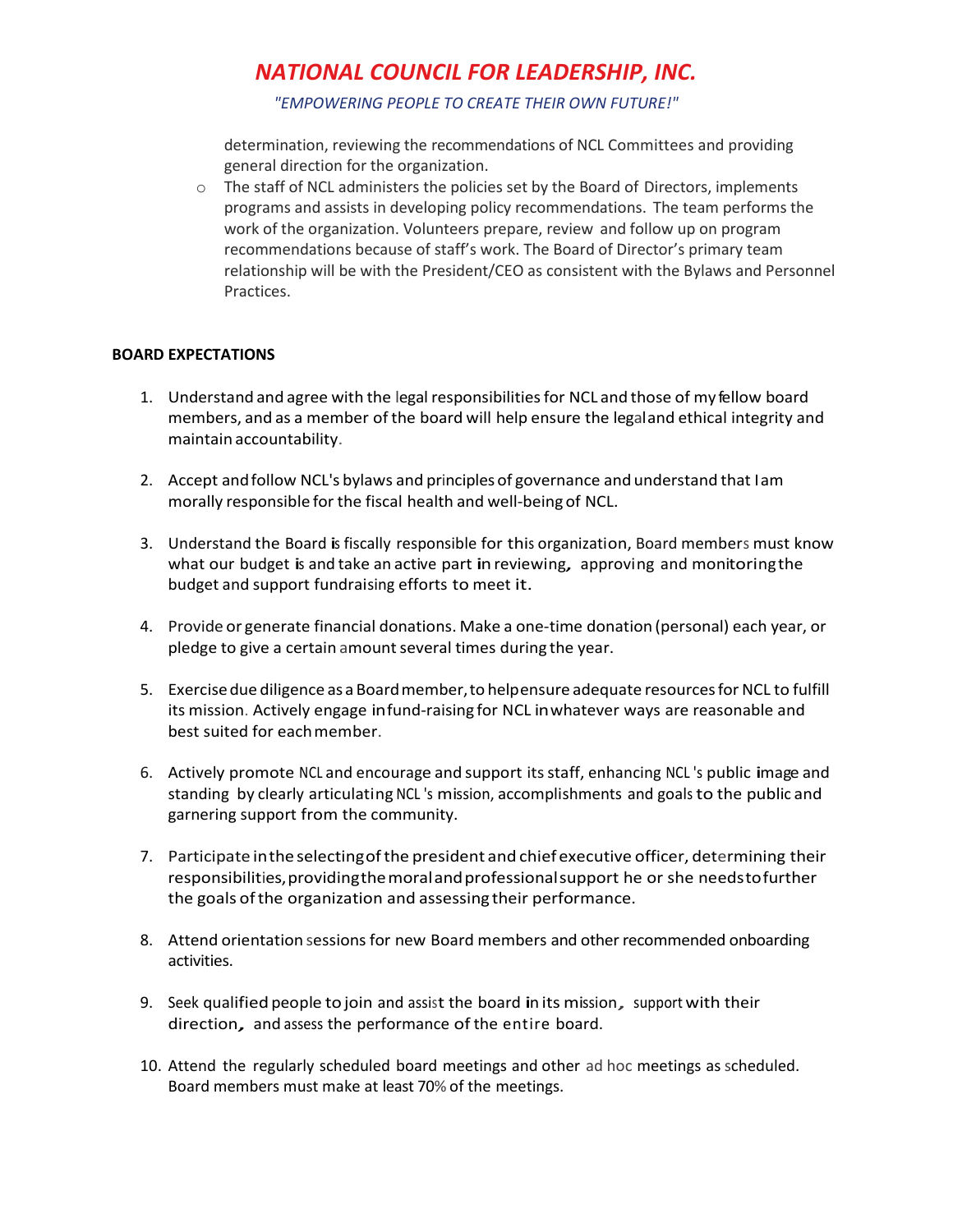*"EMPOWERING PEOPLE TO CREATE THEIR OWN FUTURE!"*

### **Phase 2: Expansion of the Board Establish Board Committees, Descriptions and members.**

| $\bullet$ Finance  | [name] (Chair) |
|--------------------|----------------|
| $\bullet$ Programs | [name] (Chair) |
| • Development      | [name] (Chair) |
| Marketing          | [name] (Chair) |
|                    |                |

- Nominations [name] (Chair)
- Audit [name] (Chair)
- Human Resources [name] (Chair)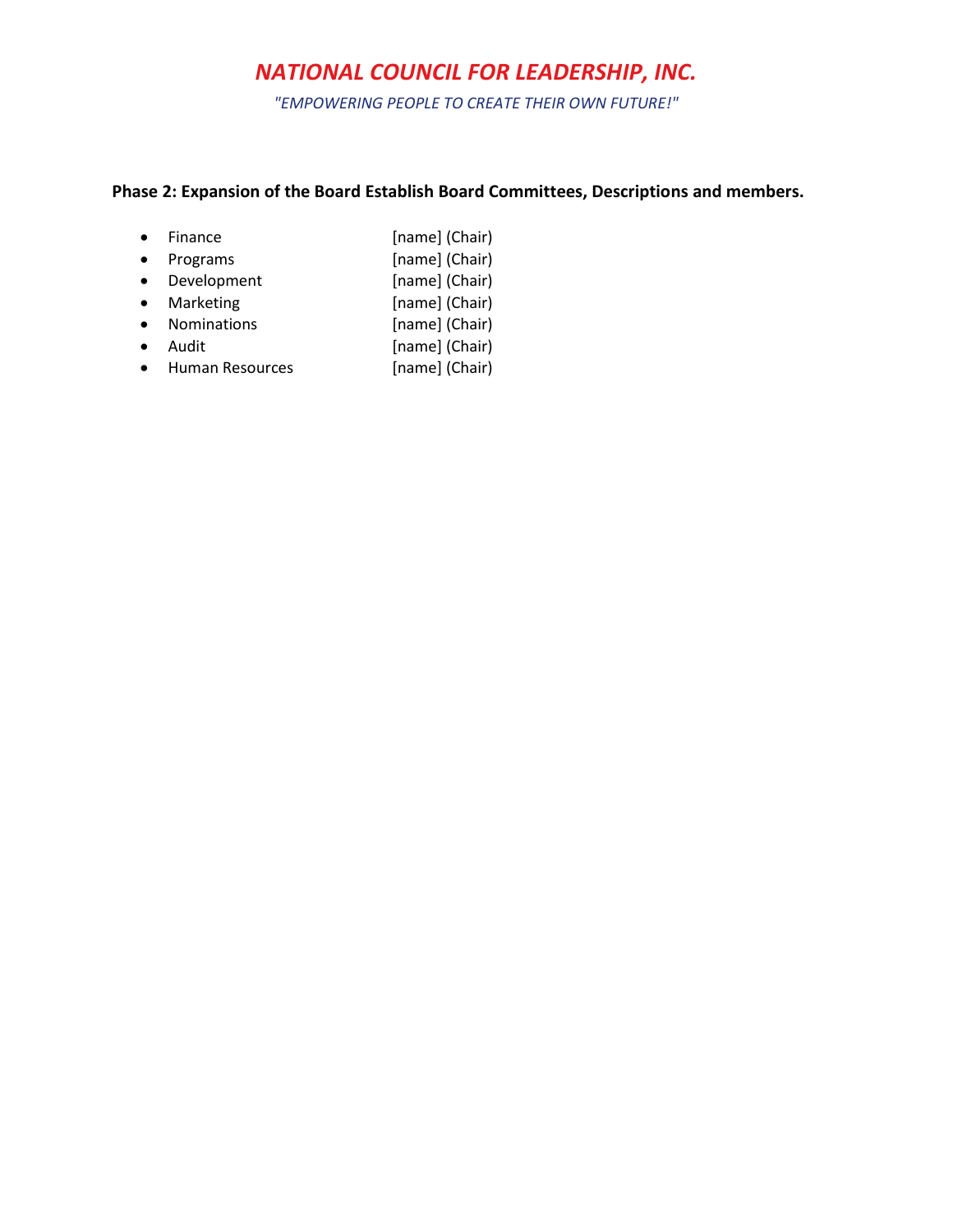*"EMPOWERING PEOPLE TO CREATE THEIR OWN FUTURE!"*

### **Proposed By-Laws: To be presented for adoption on July 19, 2017**

### **BY-LAWS OF NATIONAL COUNCIL FOR LEADERSHIP**

### **A DISTRICT OF COLUMBIA CORPORATION**

### **REGISTERED IN NORTH CAROLINA**

**Adopted\_\_\_\_\_\_\_\_\_\_\_\_\_\_\_\_\_\_\_\_\_\_\_\_\_**

### **1. PURPOSE AND POWERS**

- **a. Purpose.** The purpose or purposes of the corporation, National Council for Leadership, as established in the articles of incorporation, are those specifically designated in the Internal Revenue Code of 1986 Section  $501(c)(3)$ , as amended, or the corresponding section of any future federal tax law. The specific purpose of the corporation is as follows: Organized not-for-profit, the purpose of the Corporation is to enable individuals and communities to cultivate and exercise their full human potential. To accomplish this goal, the Corporation practices advocacy, and provides training programs in areas of leadership development, self-development, job-training, education, and economic development.
- **b. Powers.** The corporation has the power to do any and all lawful acts that may be necessary or convenient to affect the corporation's purposes. It has the power to aid or assist other organizations or persons whose activities further accomplish, foster, or attain such purposes. The powers may include, but are not limited to, the acceptance of contributions from the public and private sectors both financial and in-kind.
- **c. Limitations on Activities.** The corporation may not engage, participate, or intervene in any activities not permitted by a corporation exempt from federal income tax. The corporation may not endorse, contribute to, work for, or otherwise support or oppose a candidate for public office unless otherwise allowable by law. The assets and income of the corporation may not be distributed to or benefit the trustees, directors, officers, or other individuals, except that the corporation is authorized to pay reasonable compensation for services rendered.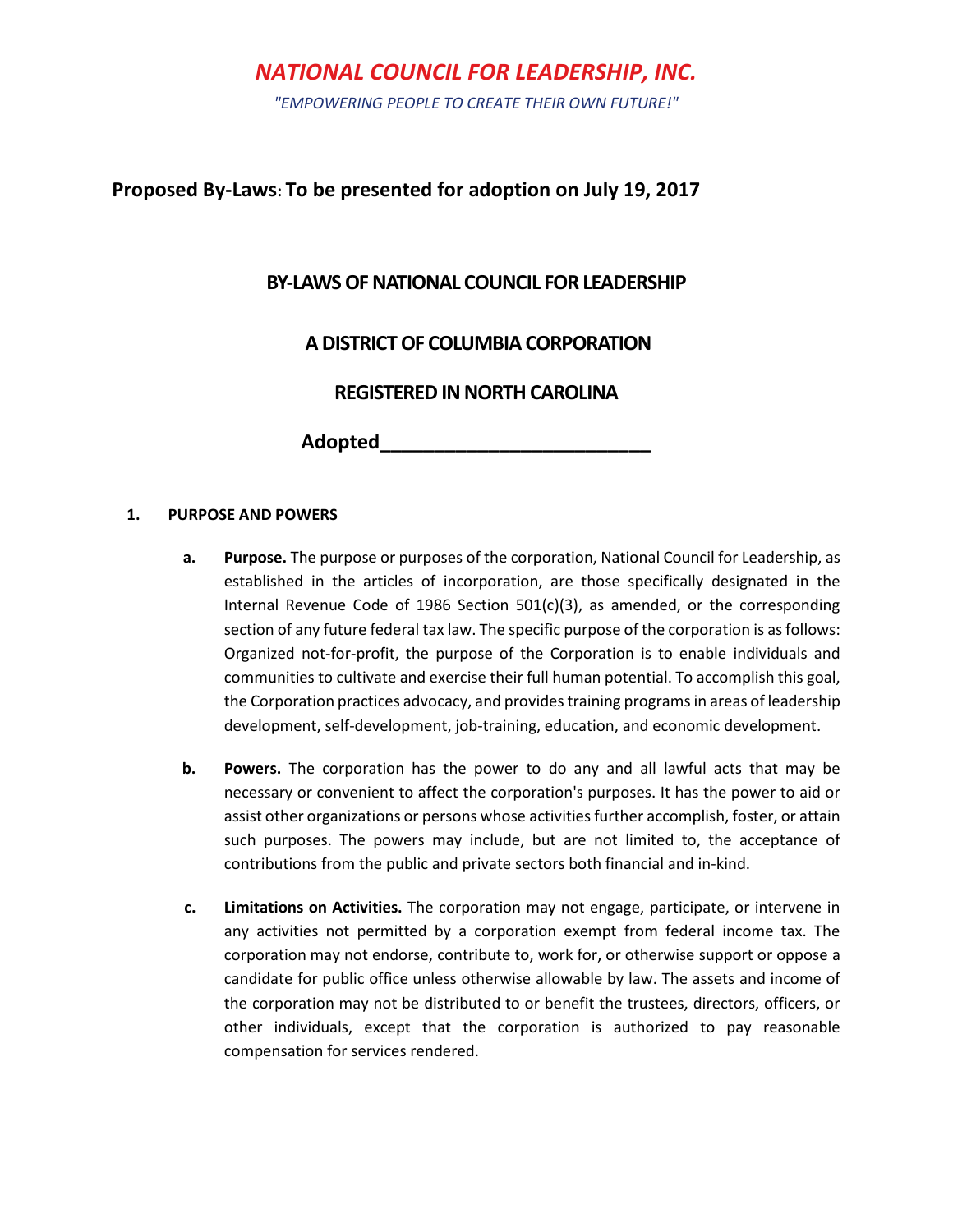*"EMPOWERING PEOPLE TO CREATE THEIR OWN FUTURE!"*

**2. MEMBERS.** The corporation has no members. All rights and duties of members under any state law, if any, will be exercised by and belong to the Board of Directors.

### **3. BOARD OF DIRECTORS**

- **a. Powers.** Subject to the provisions of any state law, federal law, the articles of incorporation, and the bylaws, the Board of Directors will manage all business and affairs of the corporation. All corporate powers will be exercised by or under the direction of the Board of Directors.
- **b. Standard of Care.** Each Director must exercise corporate powers and perform corporate duties loyally, in good faith, in a manner such Director believes to be in the best interest of the corporation, and with reasonable care using the ordinary prudence that a person in similar position would use under comparable circumstances. Each Director may be held accountable and subject to disciplinary action by the corporation as permitted by state and federal law for failure to meet the necessary standard of care towards the corporation.
- **c. Number and Qualification.** The authorized number of Directors is fifteen (15); not less than five (5), nor more than fifteen (15). The number of Directors may be changed by an amendment to the articles of incorporation or as permitted by law. Directors need not be members unless otherwise required by the articles of incorporation.
- **d. Election and Term of Directors.** The Board of Directors will be elected at each annual meeting. Each Director, including a Director elected to fill a vacancy, will hold office until both the expiration of the elected term and until a successor has been elected and qualified. The Board of Directors shall be divided into three (3) term years. Directors may serve two (2) consecutive three (3) year terms upon board approval. To be re-elected onto the board one (1) year must elapse before being eligible for re-election. Off-boarding Directors will have the opportunity to serve on the non-voting NCL Advisory Board Council which serves in the capacity of board recruitment, and business development entity.
- **e. Vacancies.** A vacancy in the Board of Directors exists when there are fewer Directors holding office than authorized in the articles of incorporation as a result of death, removal, resignation, or disqualification. A vacancy may be filled by majority approval of the remaining Directors, although this may be less than a quorum or by a sole remaining Director.
- **f. Resignation.** Any Director may resign effective upon giving written notice to the Secretary unless the notice specifies a later time for that resignation to become effective.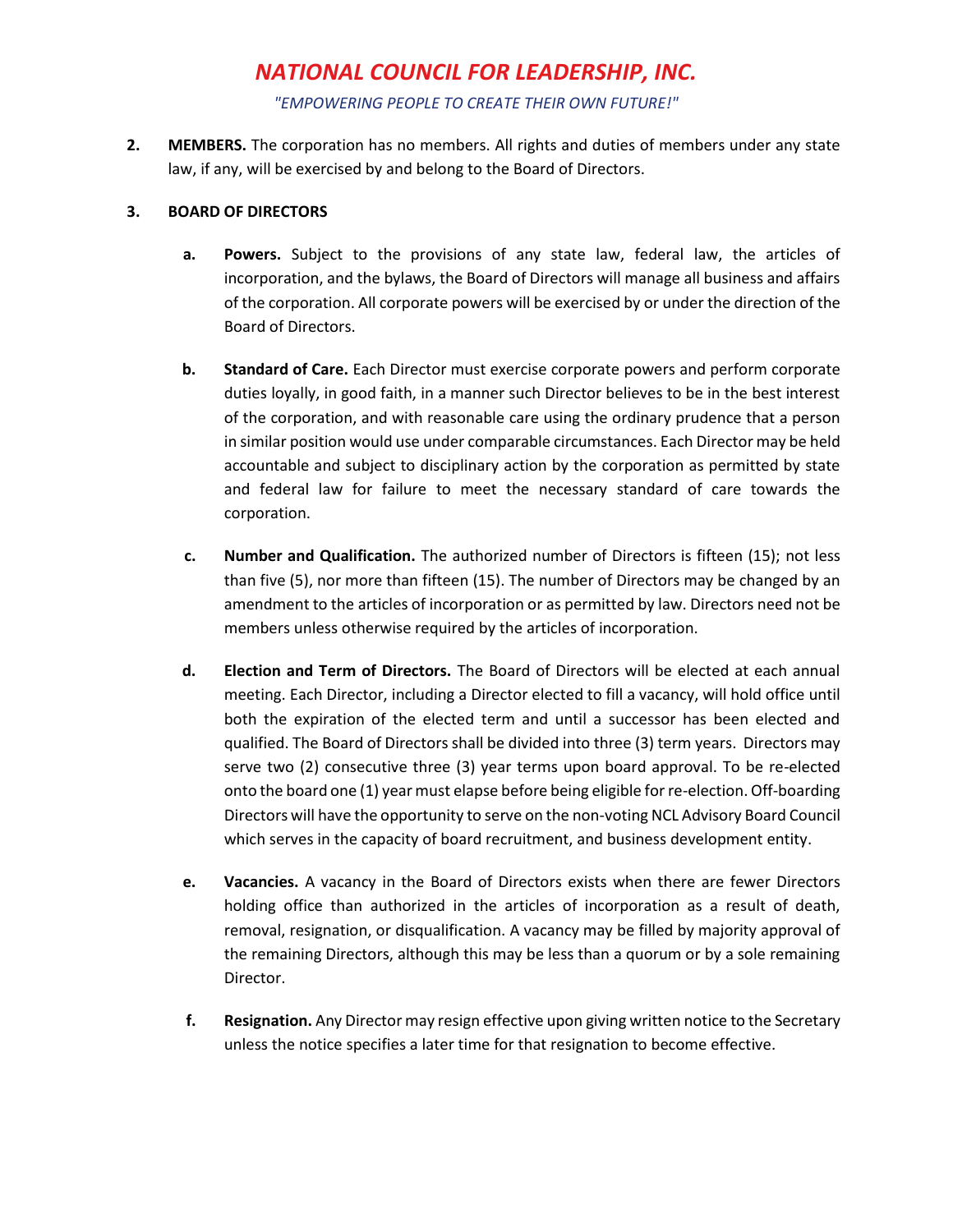*"EMPOWERING PEOPLE TO CREATE THEIR OWN FUTURE!"*

#### **g. Removal**

- **i.** Any Director may be removed, with or without cause, by a majority vote of the Board of Directors then sitting unless otherwise restricted by law, the articles of incorporation, or the bylaws.
- **ii.** However, no Director may be removed without cause if the votes cast against the Director's removal would be sufficient to elect the Director under cumulative voting at an election of the entire Board of Directors.
- **iii.** No reduction of the authorized number of Directors pursuant to the articles of incorporation may have the effect of removing any Director before the Director's term of office expires.

### **h. Meetings**

- **i.** *Time and Place of Meetings.* Regular meetings of the Board of Directors will be held without notice at such time and place as may be determined by Board resolution. Absent such resolution, regular meetings will be conference calls held on the corporation's virtual platform or at the principal executive office, if needed. Special meetings may be held at any place designated in the notice of the meetings or, if not stated in the notice or there is no notice, at the corporation's principal executive office.
- **ii.** *Telephonic, Video or Electronic Transmission of Meetings.* Unless otherwise restricted by law, the articles of incorporation, or the bylaws, members of the Board of Directors and any committee designated by the Board of Directors may participate in any meeting by means of conference telephone, video communication, or other electronic transmission methods so long as all Directors or committee members can hear each other and have the capacity to propose or object to specific actions proposed to be taken by the corporation.
- **iii.** *Special Meetings.* Special meetings of the Board of Directors may be held for any purpose at any time by the Chairman of the Board, the President, any Vice President, the Secretary, or any two Directors.
- **iv.** *Notice of Special Meetings.* Notice of the time and place for special meetings must be given at least four (4) days before the date set for the meeting. Notice may be given personally, by first-class mail, by telephone (including voice messaging system), by facsimile, by electronic mail, or by any other means as permitted by law. The notice need not specify the purpose of the meeting nor the place if the meeting is to be held at the principal executive office of the corporation.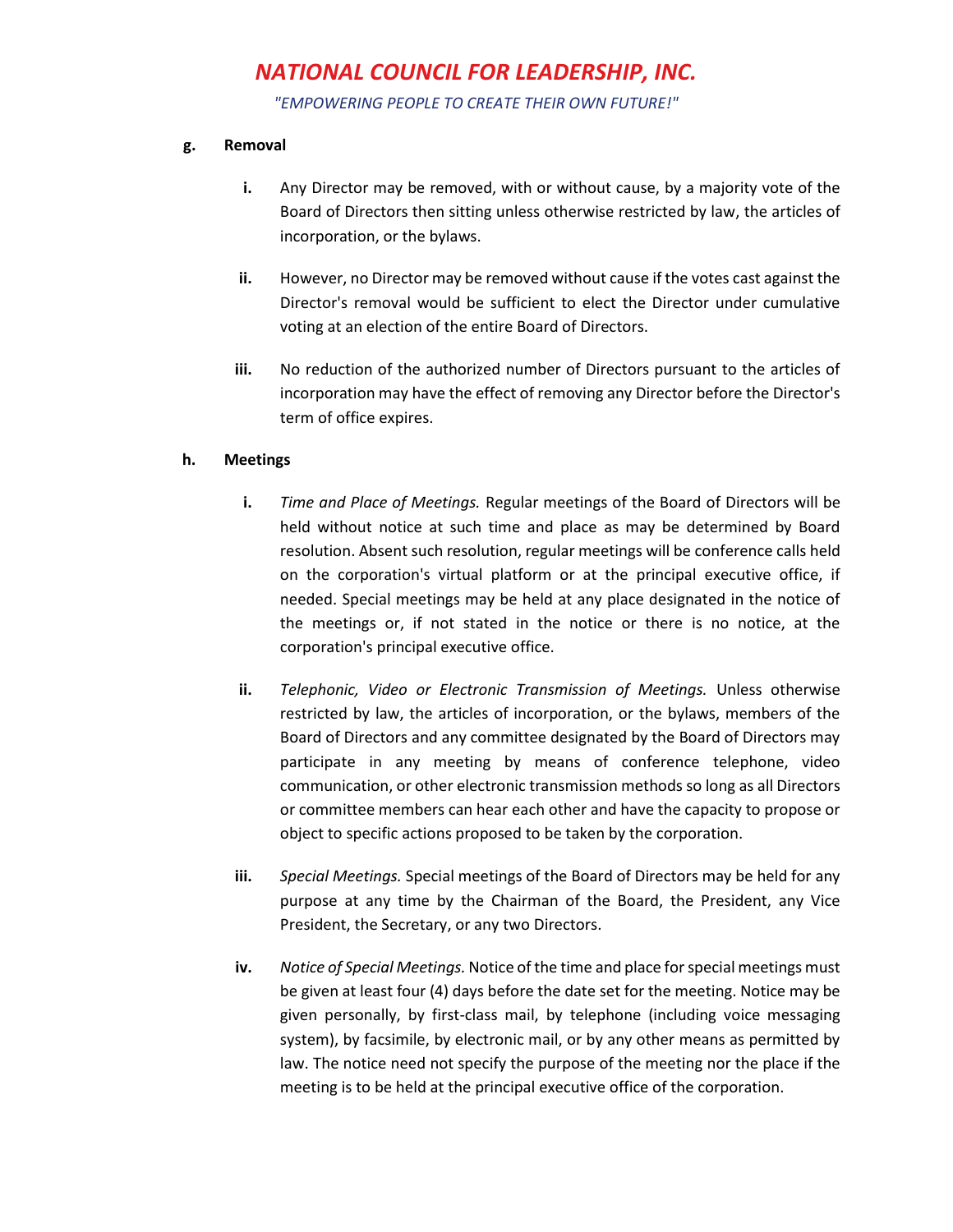*"EMPOWERING PEOPLE TO CREATE THEIR OWN FUTURE!"*

**v.** *Waiver of Notice.* Any deficiency in the notice of a Board meeting can be waived by attending the meeting without objecting at the commencement of the meeting, by written waiver before or after the meeting filed with the corporate records, or by an approval of the minutes of the meeting.

### **i. Quorum and Voting**

- **i.** A majority of the total number of Directors constitute a quorum for the transaction of business at a Board meeting. The act of a majority of Directors present at any Board meeting where a quorum is present will be considered the act of the Board of Directors, except as may otherwise be provided by law or by the articles of incorporation.
- **ii.** If a quorum is not present at any meeting of the Board of Directors, the Directors present may adjourn the meeting without notice other than an announcement at the meeting until a quorum is present.
- **iii.** A meeting where a quorum is initially present may continue to transact business notwithstanding the withdrawal of Directors if any action taken is approved by at least a majority of the number of Directors required to constitute a quorum for that meeting.
- **j. Directors Acting by Unanimous Written Consent without Meeting.** Unless otherwise restricted by the articles of incorporation or these bylaws, any action required or permitted to be taken at any meeting of the Board of Directors, or of any committee thereof, may be taken without a meeting if all members of the Board or committee consent in writing or by electronic transmission. A record of the unanimous written consent must be filed with the corporate records. Notwithstanding the foregoing, a Board of Directors constituting less than the full number of authorized Directors may act by written consent according to procedures established herein to fill vacancies.
- **k. Fees and Compensation.** Unless otherwise provided by law or the articles of incorporation or approved by the Directors, Directors and members of a Director's committee may not receive compensation for their services and may not receive reimbursement for expenses.
- **l. Committees.** The Board may appoint committees by resolution passed by a majority of the whole Board, committee membership and composition subject to rules and procedures as permitted by law and the articles of incorporation. Each committee has such powers as may be expressly delegated to it by resolution of the Board except those powers expressly non-delegable by law or the articles of incorporation.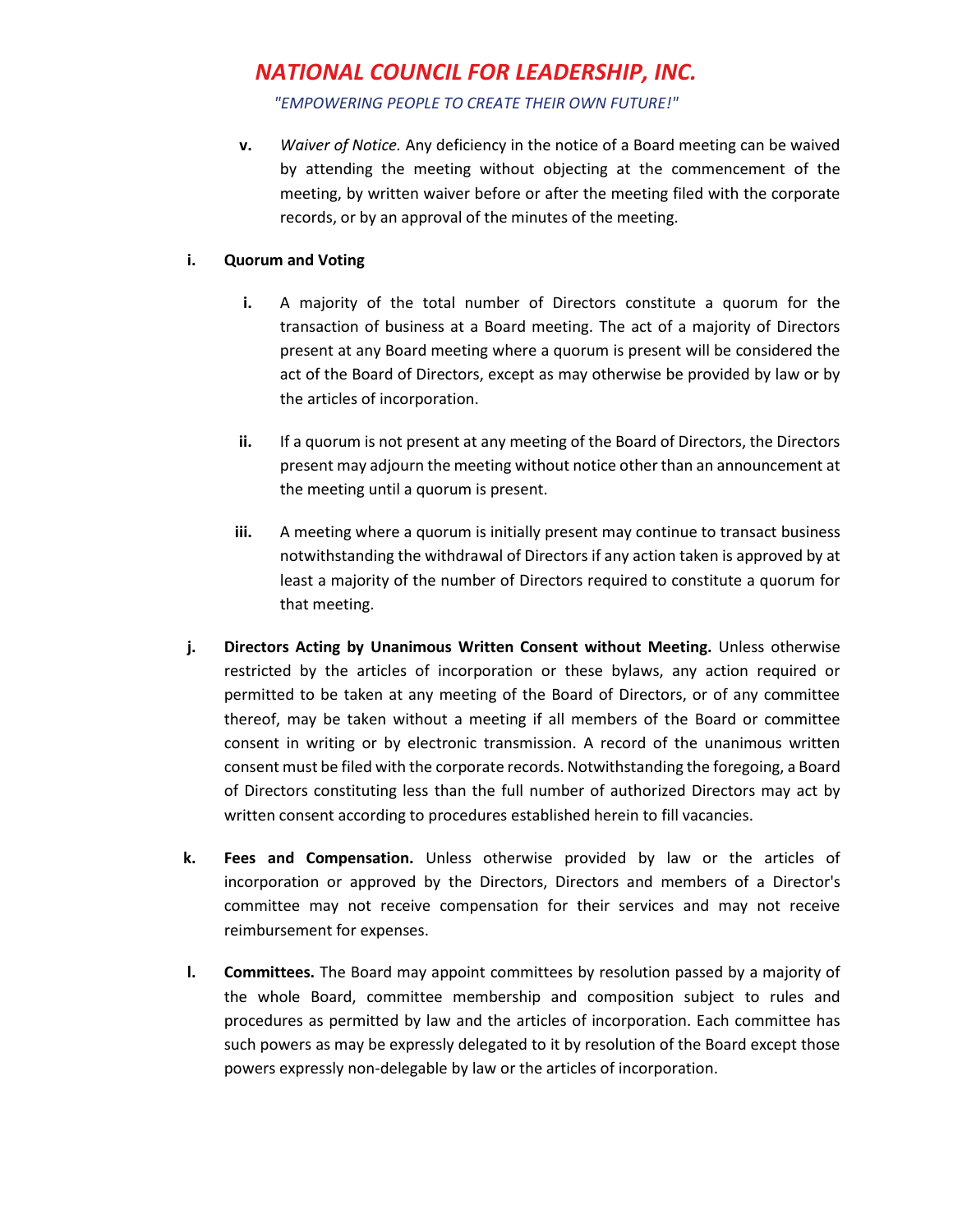*"EMPOWERING PEOPLE TO CREATE THEIR OWN FUTURE!"*

### **4. OFFICERS**

- **a. Principal Officers and Tenure.** The principal officers of the corporation will be a Chairman of the Board or a President or both, a Secretary who may also be called a Executive Assistant or Admin, and a Treasurer who may also be called a Chief Financial Officer. The principal officers will be chosen by the Board of Directors and each will serve at the pleasure of the Board of Directors until a successor is duly appointed and qualified or until the officer's death, resignation, or removal as provided by these bylaws, subject to any contractual employment rights that may apply. One person may hold multiple officer positions.
	- **i.** *Chairman of the Board.* The Chairman of the Board, if such an officer is elected, will
		- **A.** preside at all meetings of the Board of Directors;
		- **B.** exercise and perform such powers and duties as may from time to time be assigned by the Board of Directors or prescribed by the bylaws; and
		- **C.** exercise and perform such powers and duties prescribed to the President if no President exists.
	- **ii.** *President/Chief Executive Officer.* Subject to the supervisory powers that may be given by the Board of Directors to the Chairman, if such an officer is elected, the President will
		- **A.** have general supervision, direction, control, and management of the business and affairs of the corporation;
		- **B.** preside at all meetings of the members, if any;
		- **C.** preside at all meetings of the Board of Directors in the absence of the Chairman or where there is no such position; and
		- **D.** exercise and perform such powers and duties as may be prescribed by the Board of Directors or these bylaws.
	- **iii.** *Secretary/Executive Assistant/Admin.* The Secretary will
		- **A.** maintain at the principal executive office or such other place as the Board of Directors may determine, a book of minutes of all meetings of Directors, committees of Directors, and members, if any;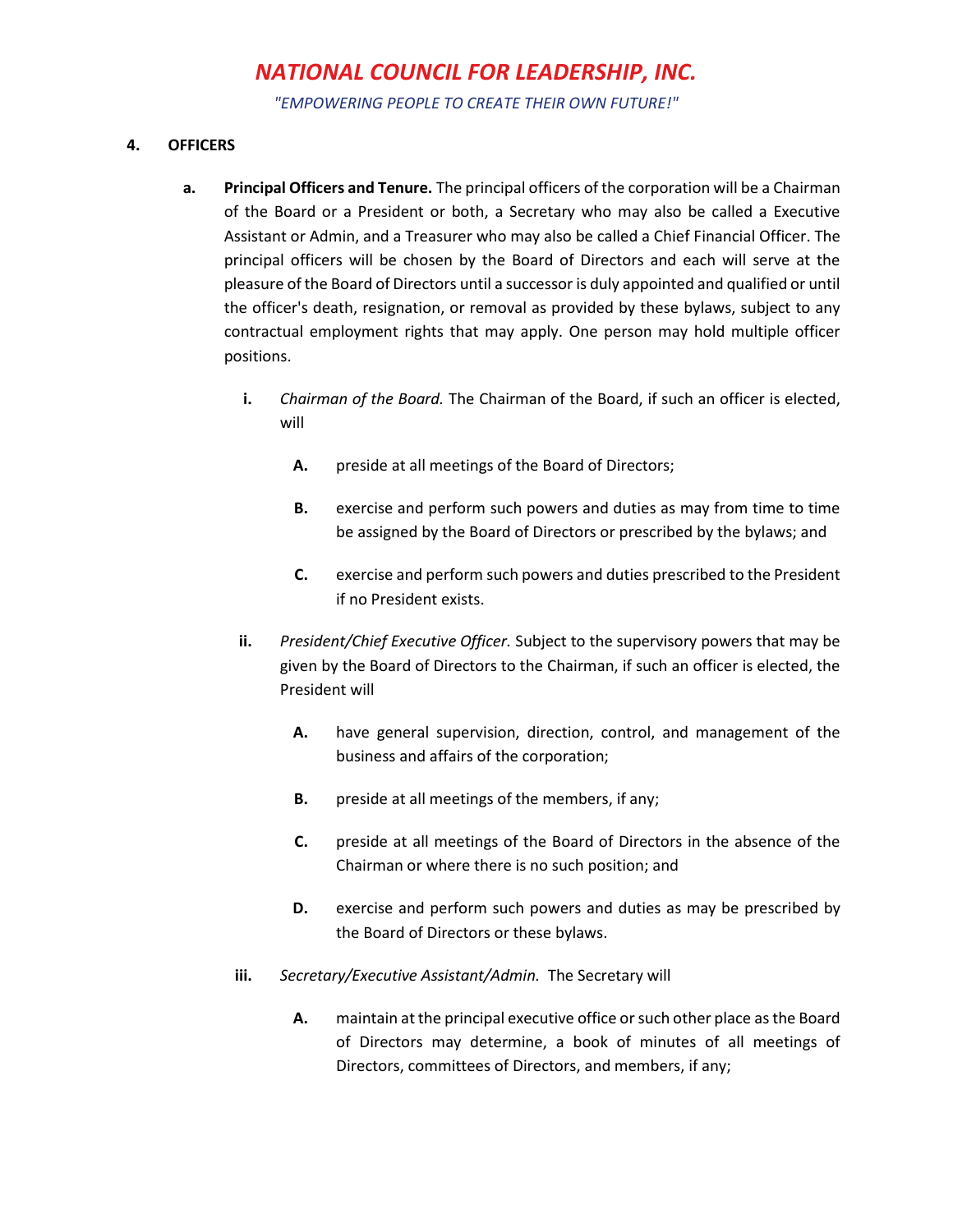*"EMPOWERING PEOPLE TO CREATE THEIR OWN FUTURE!"*

- **B.** give notice of all members, if any, and Board of Director meetings as required by law and these bylaws;
- **C.** maintain the corporate seal, if one exists, in safe custody; and
- **D.** exercise and perform such powers and duties as may be prescribed by the Board of Directors or these bylaws.
- **iv.** *Treasurer/Chief Financial Officer.* The Treasurer will
	- **A.** maintain adequate and correct books and records of all corporate financial transactions including, but not limited to, accounts of its assets, liabilities, receipts, disbursements, gains, losses, capital, retained earnings, and donations;
	- **B.** deposit all moneys, drafts, checks, and other valuables in the name and to the credit of the corporation in the banks and depositories designated by the Board of Directors;
	- **C.** disburse corporate funds as instructed by the Board of Directors;
	- **D.** submit to the President and the Board of Directors, upon request, an account of all the Treasurer's transactions and of the financial condition of the corporation; and
	- **E.** exercise and perform such powers and duties as may be prescribed by the Board of Directors or these bylaws.
- **b. Subordinate Officers and Tenure.** The corporation may also have, at the discretion of the Board of Directors, one or more Vice Presidents and such other subordinate officers as may be appointed and removed by the President as the business of the corporation may require. Subordinate officers have such authority and will perform such duties as are provided in the bylaws or as the Board of Directors may determine from time to time. Additionally, in the absence or disability of the principal officer for which they assist and support, the subordinate officers will perform all the duties and have all the powers and restrictions of their principal officer.
- **c. Standard of Care.** Each principal and subordinate officer must exercise corporate powers and perform corporate duties loyally, in good faith, in a manner such officer believes to be in the best interest of the corporation, and with reasonable care using the ordinary prudence that a person in similar position would use under comparable circumstances. Each officer may be held accountable and subject to disciplinary action by the corporation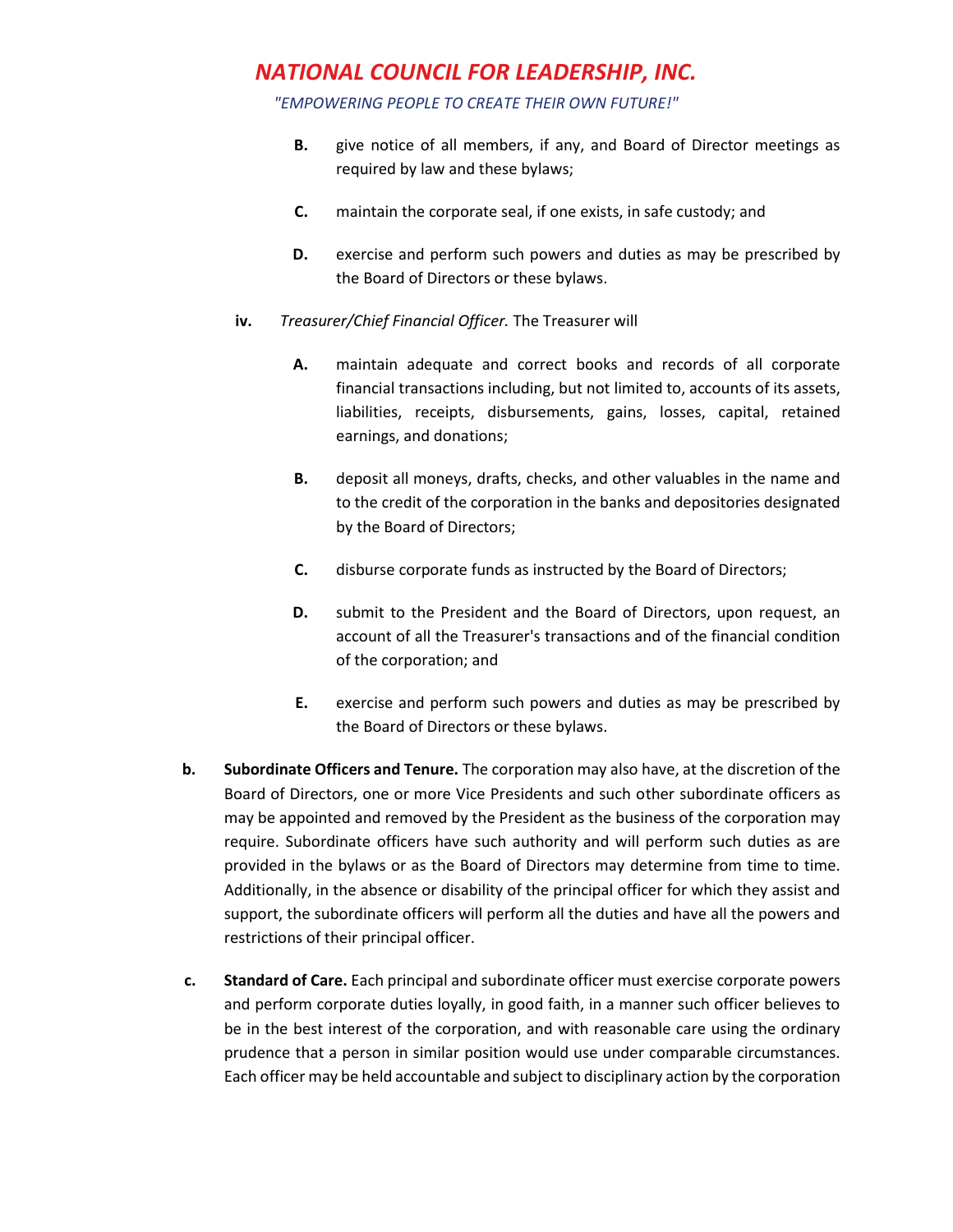*"EMPOWERING PEOPLE TO CREATE THEIR OWN FUTURE!"*

as permitted by state and federal law for failure to meet the necessary standard of care towards the corporation.

### **d. Removal and Resignation**

- **i.** *Principal Officer.* Subject to any contractual employment rights that the principal officer may have, any principal officer may be removed, with or without cause, by a majority of the Directors at the time in office at any regular or special meeting of the Board.
- **ii.** *Subordinate Officer.* Subject to any contractual employment rights that a subordinate officer may have, any subordinate officer may be removed by the President, with or without cause, as the business of the corporation may require.
- **e. Vacancies in Office.** A vacancy in any office because of death, resignation, removal, disqualification, or any other cause must be filled in the manner described in the bylaws for regular appointments to such office.

### **5. INDEMNIFICATION**

- **a. Directors and Officers.** The corporation will not indemnify its Directors and officers about any proceeding arising because such person is or was a Director or officer of the corporation.
- **b.** Irrespective of the foregoing, the corporation may not be required to indemnify any Director or officer about any proceeding (or part thereof) initiated by the Directors or officers themselves unless
	- **i.** such indemnification is expressly required by law; or
	- **ii.** the proceeding was authorized by the Board of Directors.
- **c. Employees and Other Agents.** The corporation will not indemnify its employees and other agents in connection with any proceeding arising by reason of the fact that such person is or was an employee or agent of the corporation.
- **d.** Irrespective of the foregoing, the corporation may not be required to indemnify any employee or agent in connection with any proceeding (or part thereof) initiated by the employee or agent themselves unless
	- **i.** such indemnification is expressly required by law; or
	- **ii.** the proceeding was authorized by the Board of Directors.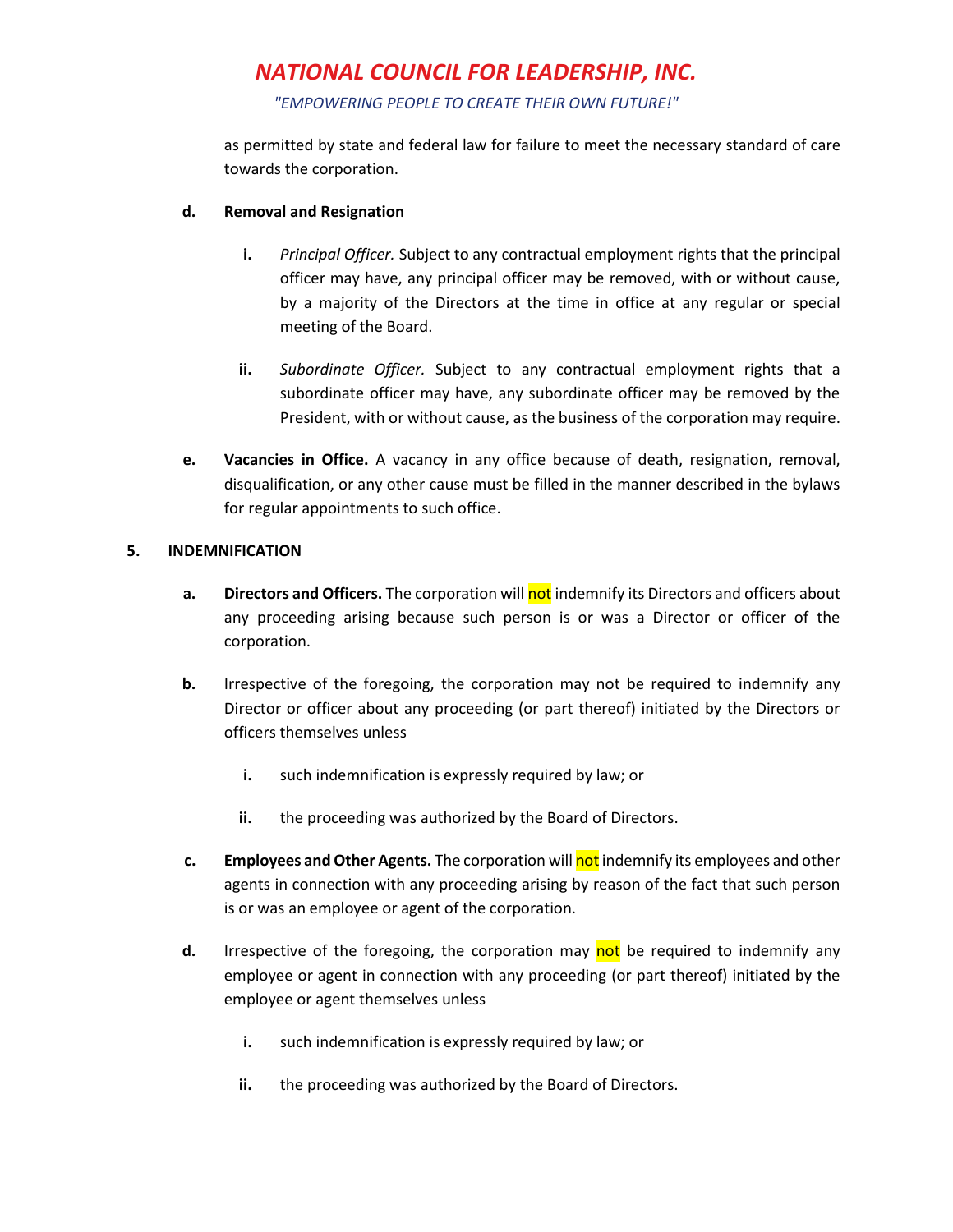*"EMPOWERING PEOPLE TO CREATE THEIR OWN FUTURE!"*

#### **6. GENERAL PROVISIONS**

- **a. Record Date.** For the purposes of determining the notice of any meeting, to vote, or for any proper purposes or corporate action, the Board of Directors may fix a record date in advance no less than ten (10) nor more than sixty (60) days before the date of the meeting or proposed corporate action.
- **b. Fiscal Year.** The corporation's fiscal year is the twelve (12) consecutive months ending on the last day of June or as fixed by resolution of the Board of Directors and may be changed by the Board of Directors.
- **c. Checks, Drafts, and Evidence of Indebtedness.** All checks, drafts, and other payment of money, notes, or any form of indebtedness, issued in the name of or payable to the corporation, must be signed or endorsed by such person or persons in such manner as, from time to time, is determined by resolution of the Board of Directors.
- **d. Executing Corporate Contracts and Instruments.** The Board of Directors, except as otherwise provided in the bylaws, may authorize any officer or agent to enter into any contract or execute any instrument in the name of or on behalf of the corporation. Such authority may be general or confined to specific instances. Unless so authorized or ratified by the Board of Directors or by an officer acting within proper agency power, no officer, agent, or employee has any power or authority to bind the corporation by any contract or engagement or to pledge its credit or render it liable for any purpose or to any amount.
- **e. Conflicts of Interest.** The following conflict of interest policy is intended to supplement, but not replace, any applicable state and federal laws governing conflict of interest applicable to nonprofit and charitable corporations and is not intended as an exclusive statement of responsibilities. All Directors or officers have a duty to disclose the existence of any actual or potential conflict of interest, whether personal or financial in nature, and to disclose all relevant material facts to the Directors to enable them to consider whether a conflict exists and whether the proposed transaction or arrangement is in the best interests of the corporation. Upon disclosure of an actual or potential conflict of interest, and after the interested person has had a full opportunity to disclose the relevant facts, the interested person must leave the meeting and the remaining Board members will decide if a conflict of interest exists. Whenever the Board determines that a Director or officer has an actual or potential financial or personal interest in any matter coming before the Board of Directors, the Board must ensure the following:
	- **i.** The financial or personal interest of such Director or officer is fully disclosed with all relevant material facts to the Board of Directors;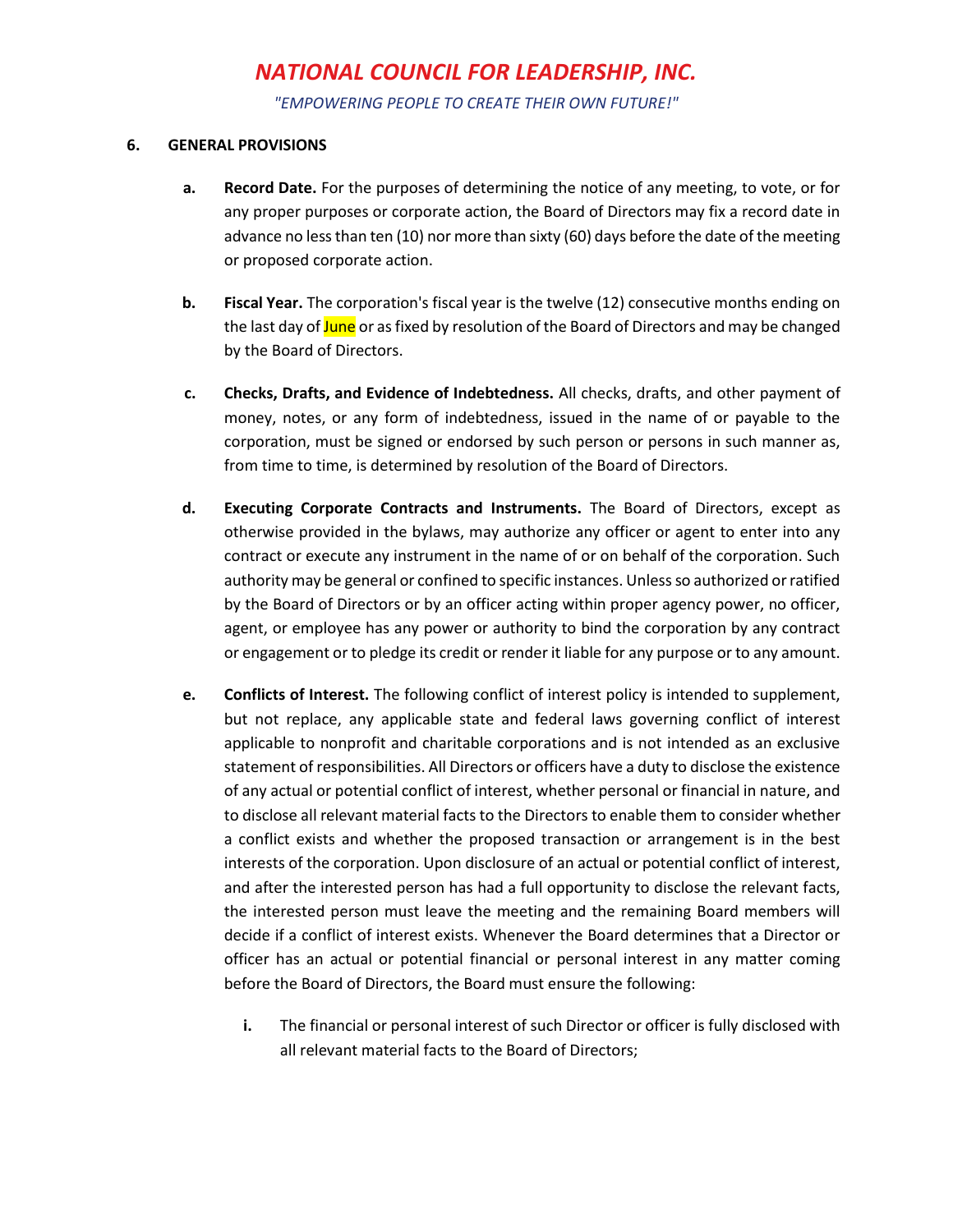*"EMPOWERING PEOPLE TO CREATE THEIR OWN FUTURE!"*

- **ii.** No interested Director or officer may vote or lobby on the matter or be counted in determining the existence of a quorum at the meeting of the Board of Directors at which such matter is voted upon;
- **iii.** Any transaction involving the Director's or officer's financial or personal interest must be duly approved by disinterested Directors in the best interest of the corporation;
- **iv.** Payment must be reasonable and must not exceed fair market value; and
- **v.** The minutes of meetings at which such votes are taken must include a record of such disclosures, abstention, and rationale for approval.
- **f. Amendments to Bylaws.** The bylaws may be adopted, amended, or repealed by the Board of Directors.

### **g. Dissolution**

- **i.** Except as otherwise provided by statute or the articles of incorporation, the nonprofit may be dissolved only with authorization of a majority vote of the Board of Directors given at a meeting called for that specific purpose.
- **ii.** Upon dissolution of the nonprofit, assets will be distributed for one or more exempt purposes within the meaning of section 501(c)(3) of the Internal Revenue Code or the corresponding section of any future federal tax code, or will be distributed to the federal government or to a state or local government, for a public purpose.
- **h. Offices.** The registered office of the corporation is located at 1200 G St. NW #800, Washington, District of Columbia and North Carolina 20005 with Satellite office located at 525 North Tryon Street,  $16<sup>th</sup>$  Floor, Charlotte, NC 28202 or as otherwise designated by the Board of Directors. The Board of Directors may at any time and place establish offices as required where the corporation is qualified to do business.
- **i. Governing Law.** The bylaws will be governed, construed, and interpreted by, though, and under the laws of the District of Columbia.
- **j. Corporate Seal.** The Board of Directors may adopt a corporate seal, which may be altered from time to time with majority Board approval. The seal may be used by causing it, or a facsimile thereof, to be impressed or affixed or reproduced in any other manner.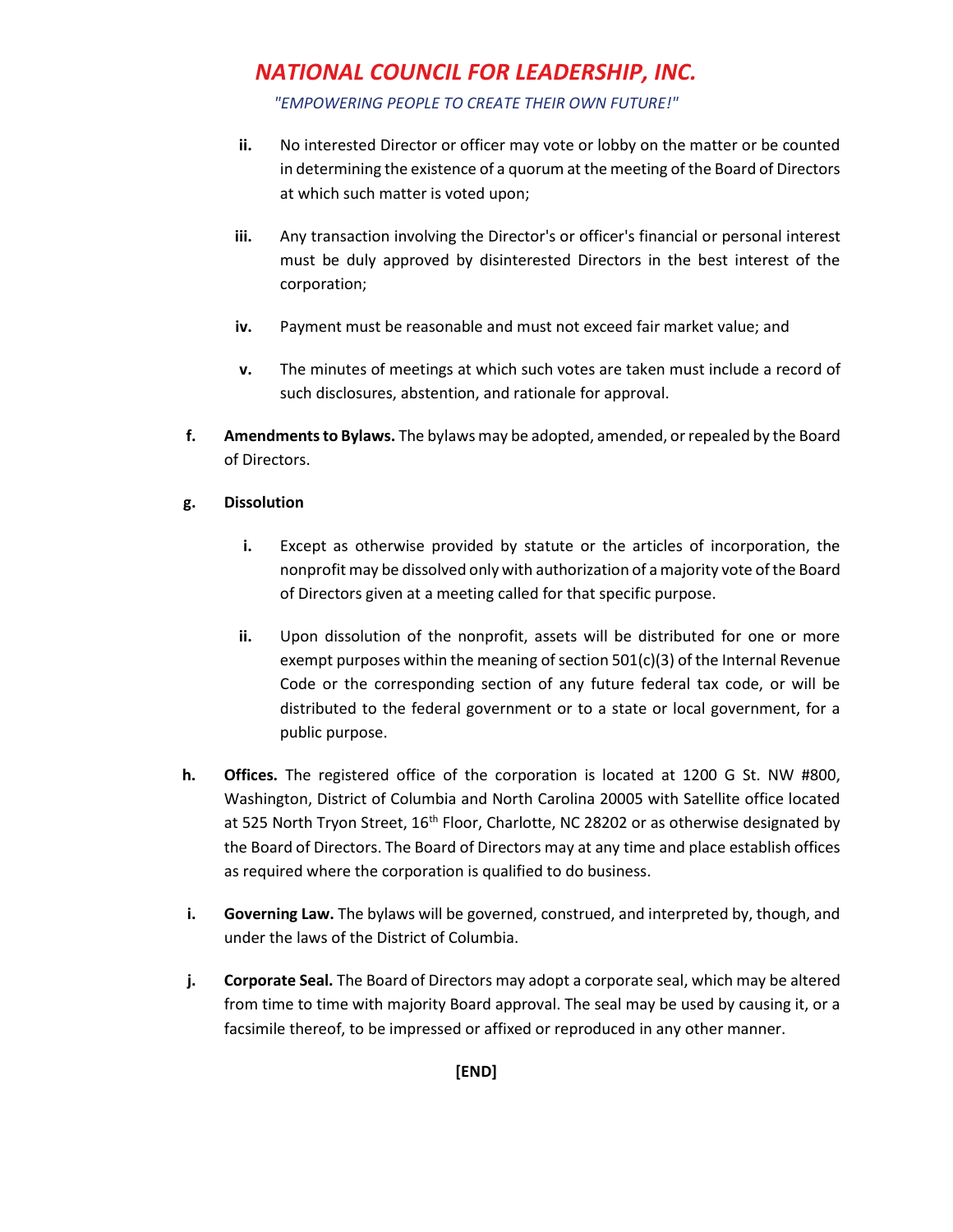*"EMPOWERING PEOPLE TO CREATE THEIR OWN FUTURE!"*

## **CERTIFICATION OF ADOPTION**

I, \_\_\_\_\_\_\_\_\_\_\_\_\_, hereby certify the following:

I am the Secretary of National Council for Leadership, a District of Columbia and North Carolina corporation; and

The foregoing bylaws are a true and correct copy of the bylaws of the corporation as duly adopted by approval of the Board of Directors of the corporation at a meeting duly held on July 19, 2017.

Signed: \_\_\_\_\_\_\_\_\_\_\_\_\_\_\_\_\_\_\_\_\_\_\_\_\_\_\_\_\_

Secretary: \_\_\_\_\_\_\_\_\_\_\_\_\_